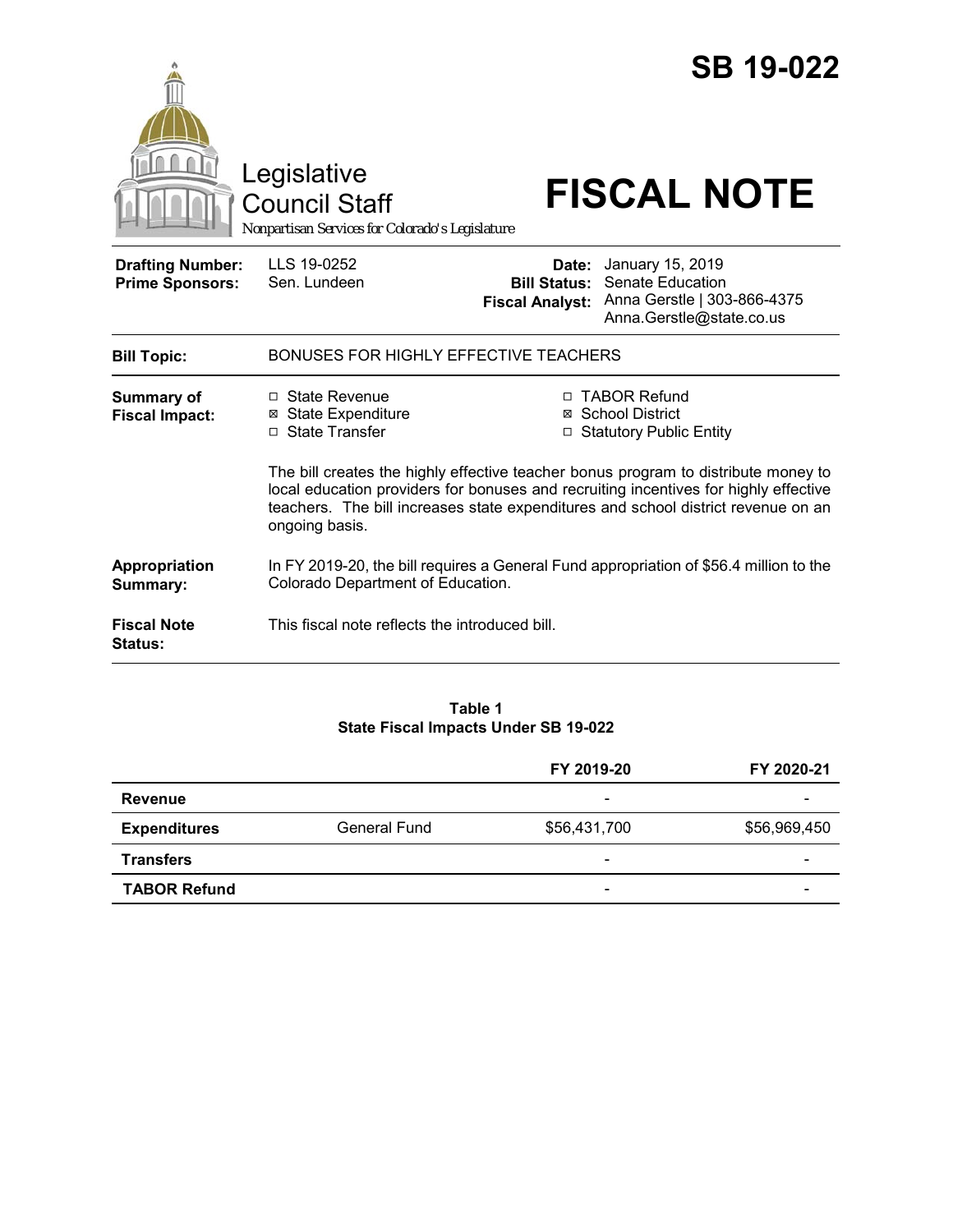January 15, 2019

# **Summary of Legislation**

The bill creates the highly effective teacher bonus program to provide funding to local education providers (LEP) to award bonuses to highly effective teachers and offer monetary incentives to recruit highly effective teachers for employment. For the purposes of this program, LEPs include school districts, charter schools, and board of cooperative educational services (BOCES) that operate a public school. Highly effective teachers include those that received a highly effective rating during the previous school year.

No later than November 1, 2019 and each year thereafter, the Colorado Department of Education (CDE) must distribute \$20,000, plus \$850 per classroom teacher, to each LEP. If the appropriation for the program is not sufficient, CDE must reduce the amount distributed proportionally. For charter schools, the authorizing school district or state Charter School Institute must distribute 100 percent of the funds to the charter school as soon as possible after receiving the funds.

The bill contains the following reporting requirements:

- By September 15, 2019 and each year thereafter, each LEP must submit to the department the total number of teachers, and the number of highly effective teachers, employed by the LEP.
- By June 30, 2020 and each year thereafter, each LEP must submit certain information to CDE describing how the money was distributed during the year.
- By January 15, 2021 and each year thereafter, CDE must submit a summary of the LEP reports from the previous year to the State Board of Education and education committees of the General Assembly.

## **State Expenditures**

The bill increases state General Fund expenditures by approximately \$56.4 million in FY 2019-20, and by \$57.0 million in FY 2020-21. Costs are shown in Table 2 and described below.

|                                          |                   | FY 2019-20   | FY 2020-21   |
|------------------------------------------|-------------------|--------------|--------------|
| <b>Department of Education</b>           |                   |              |              |
| Distribution to LEPs - \$20,000 per LEP  |                   | \$8,760,000  | \$8,760,000  |
| Distribution to LEPs - \$850 per teacher |                   | \$47,601,700 | \$48,209,450 |
| Data System Costs                        |                   | \$70,000     |              |
|                                          | <b>Total Cost</b> | \$56,431,700 | \$56,969,450 |

#### **Table 2 Expenditures Under SB 19-022**

**Distributions to LEPs.** The bill requires approximately \$56 million annually to be distributed to LEPs to be awarded to highly effective teachers and used as monetary incentives for recruiting highly effective teachers. Based on the most recent data available, there are 438 eligible LEPs, of which 178 are school districts, 5 are BOCES that operate a public school, and 255 are charter schools. At \$20,000 each, this results in a distribution of \$8.8 million. There will be about 56,000 teachers at eligible LEPs in FY 2019-20. At \$850 each, this results in a distribution of \$47.6 million.